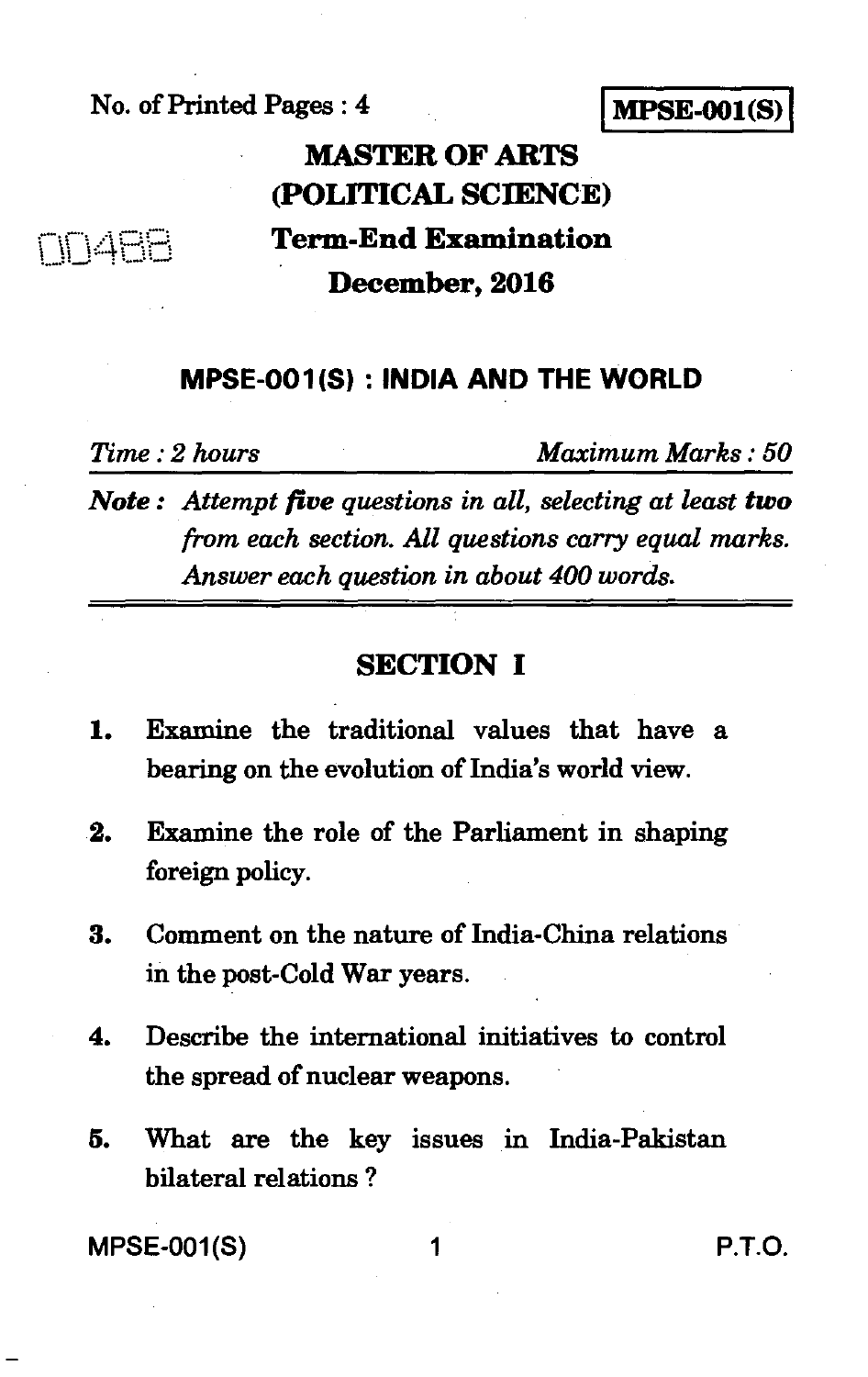#### **SECTION II**

- **6.** Write short notes in about 200 words on each of the following :
	- (a) Role of Business in Foreign Policy
	- (b) Economic Factors in India's Relationship with Latin America
- **7.** Comment on the following in about 200 words each :
	- (a) India's security interests in West Asia
	- (b) Impact of MNCs on host nations
- **8.** Briefly describe India's initiatives towards nuclear disarmament.
- **9.** Write short notes in about 200 words on each of the following
	- (a) Diplomatic Achievements of India's Non-Alignment Policy
	- (b) India-ASEAN Relations
- **10.** Examine the objectives and principles of India's foreign policy.

#### MPSE-001(S) 2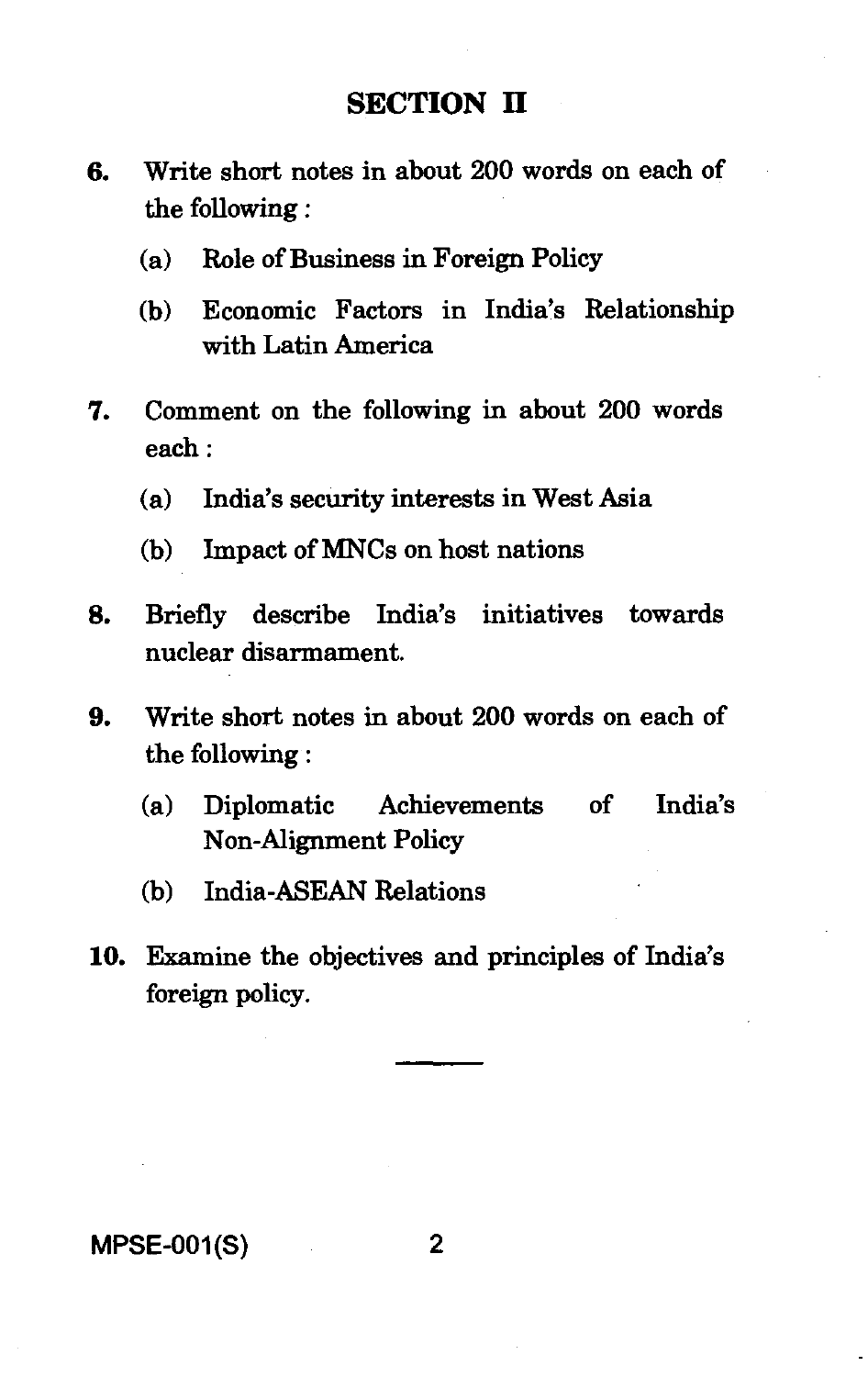एम.पी.एस.ई.-001(S)

स्नातकोत्तर उपाधि कार्यक्रम (राजनीति शास्त्र) सत्रांत परीक्षा दिसम्बर, 2016

एम.पी.एस.ई.-001(S) : भारत और विश्व

समय : 2 घण्टे

अधिकतम अंक : 50

नोट : कुल पाँच प्रश्नों के उत्तर दीजिए, प्रत्येक अनुभाग में से कम-से-कम दो प्रश्न चुनते हुए । सभी प्रश्नों के अंक समान हैं । प्रत्येक प्रश्न का उत्तर लगभग 400 शब्दों में दीजिए ।

#### अनुभाग I

- उन पारंपरिक मूल्यों का परीक्षण कीजिए जो कि भारत की 1. विश्व दृष्टि के क्रमतर विकास को प्रभावित करते हैं।
- विदेश नीति के निर्धारण में संसद की भूमिका का परीक्षण  $2.$ कीजिए ।
- शीत युद्ध पश्चात् के वर्षों में भारत-चीन सम्बन्धों की प्रकृति 3. पर टिप्पणी कीजिए ।
- परमाण शस्त्रों के विस्तार के नियंत्रण के लिए अंतर्राष्ट्रीय 4. पहलकदमियों का वर्णन कीजिए ।

भारत-पाकिस्तान द्विपक्षीय सम्बन्धों में मुख्य मुद्दे क्या हैं ? 5. **MPSE-001(S)** 3

**P.T.O.**